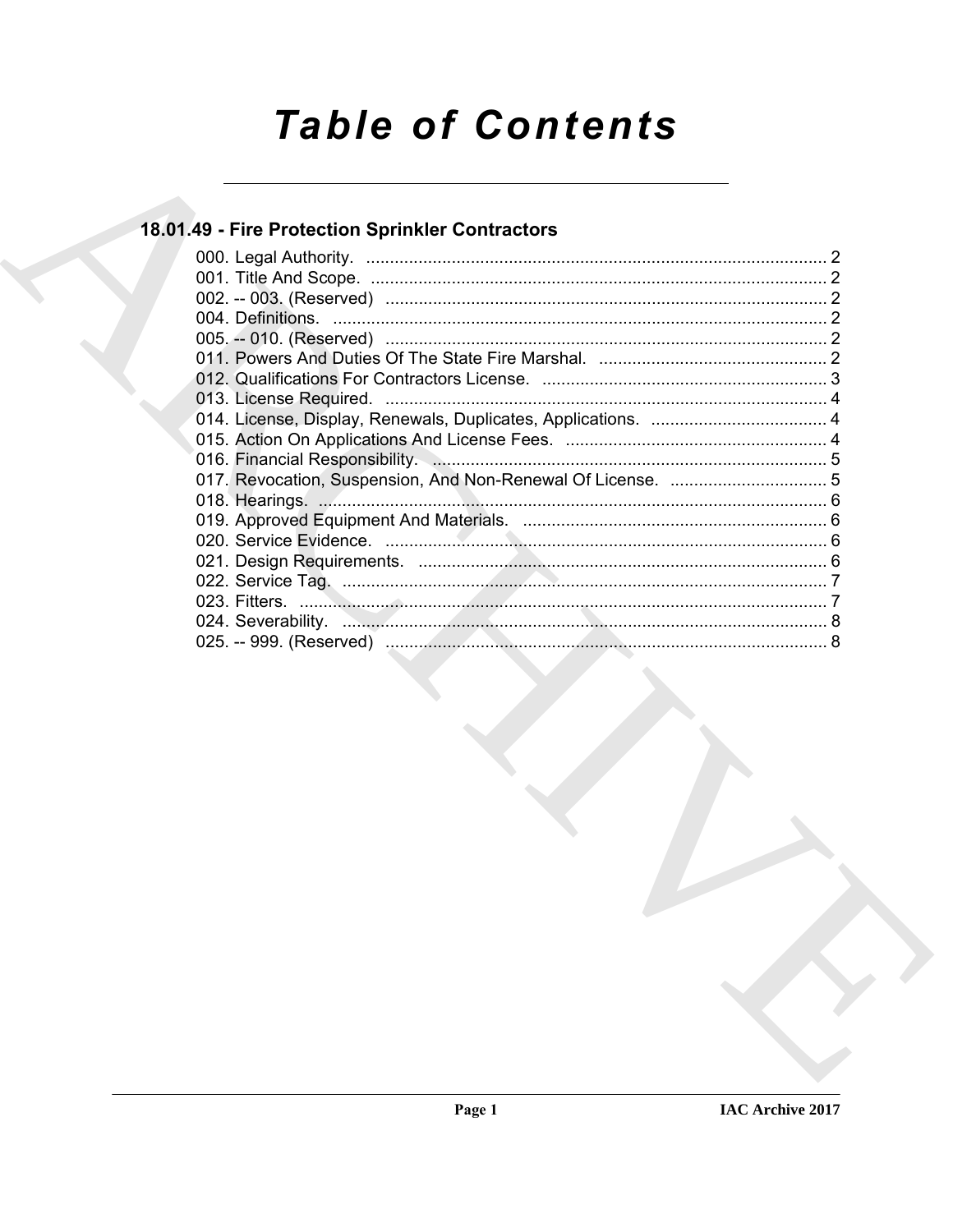# **IDAPA 18 TITLE 01 CHAPTER 49**

# **18.01.49 - FIRE PROTECTION SPRINKLER CONTRACTORS**

# <span id="page-1-12"></span><span id="page-1-1"></span><span id="page-1-0"></span>**000. LEGAL AUTHORITY.**

This rule is promulgated pursuant to authority granted by Section 41-254(2), (3) and Chapter 52 of Title 67, Idaho Code, and Chapter 9 International Fire Code. (5-3-03)

# <span id="page-1-15"></span><span id="page-1-2"></span>**001. TITLE AND SCOPE.**

**01. Purpose**. The purpose of this rule is to assure the people of Idaho that fire sprinkler systems and their appurtenances are being installed and maintained by qualified persons and organizations that contract to sell, design, modify, install, service, or maintain such systems; to safeguard lives and property and protect the public interest; to require insurance, and bonding to register such persons and organizations; to establish regulation by the State Fire Marshal through the Department of Insurance; and to set penalties and fees for the administration of this rule. (7-1-93) rule. (7-1-93)

**02. Persons Affected**. This rule will affect any person, individual, partnership, joint venture, corporation, or any combination thereof, association, business trust or organized group of persons, who by himself or through others, offers to undertake, represents himself as being able to undertake, or does undertake contracting for the sale, design, installation, modification, alteration, repair, maintenance, or maintenance inspection of any fire protection sprinkler system or its appurtenances. (7-1-93) protection sprinkler system or its appurtenances.

### <span id="page-1-3"></span>**002. -- 003. (RESERVED)**

# <span id="page-1-9"></span><span id="page-1-7"></span><span id="page-1-4"></span>**004. DEFINITIONS.**

**CHAPTER 49**<br> **CHARCHIVE CONTRACTORS**<br> **CHARCHIVE CONTRACTORS**<br> **CHARCHIVE CONTRACTORS**<br> **CHARCHIVE CONTRACTORS**<br> **CHARCHIVE CONTRACTORS**<br> **CHARCHIVE CONTRACTORS**<br> **CHARCHIVE CONTRACTORS**<br> **CHARCHIVE CONTRACTORS**<br> **CHARCH 01. Fire Protection Sprinkler System**. "Fire Protection Sprinkler System" means an integrated system of underground and overhead piping designed in accordance with fire protection engineering standards. This installation includes a water supply, such as a gravity tank, fire pump, reservoir or pressure tank and/or connection by underground piping to a water supply. The portion of the sprinkler system above ground is a network of specially sized, or hydraulically designed, piping installed in a building, structure or area, generally overhead, and to which sprinklers are connected in a systematic pattern. The system include a controlling valve and a device for actuating an alarm when the system is in operation. The system is usually activated by heat from a fire and discharges water over the fire area.  $(1-1-94)$ 

<span id="page-1-8"></span>**02. Fire Protection Sprinkler Contractor**. "Fire Protection Sprinkler Contractor" means those persons described in Subsection 001.02 of this rule who contract to install, repair, modify, or maintain fire sprinkler systems. systems.  $(1-1-94)$ 

<span id="page-1-10"></span>**03.** Fitters. "Fitters" means those persons who install and maintain fire sprinkler systems and who der the supervision of a Fire Protection Sprinkler Contractor. (7-1-93) work under the supervision of a Fire Protection Sprinkler Contractor.

<span id="page-1-11"></span>**Responsible Maintenance Employee.** "Responsible Maintenance Employee (RME)" means any person who is employed by an owner of a premises that has a fire sprinkler system installed and who regularly inspects and maintains such system as follows: Inspects and maintains fire sprinkler system as detailed in the maintenance checklist provided by the State Fire Marshal; said checklist will follow the guidelines of National Fire Protection Association Standard 25 for the "Inspection, Testing, and Maintenance of Water-Based Fire Protection Systems." (5-3-03) Systems." (5-3-03)

## <span id="page-1-5"></span>**005. -- 010. (RESERVED)**

### <span id="page-1-13"></span><span id="page-1-6"></span>POWERS AND DUTIES OF THE STATE FIRE MARSHAL.

In addition to the powers and duties prescribed in this rule, the State Fire Marshal shall: (7-1-93)

- 
- <span id="page-1-14"></span>**01. Assistants, Inspectors and Other Employees**. Appoint an adequate number of assistants,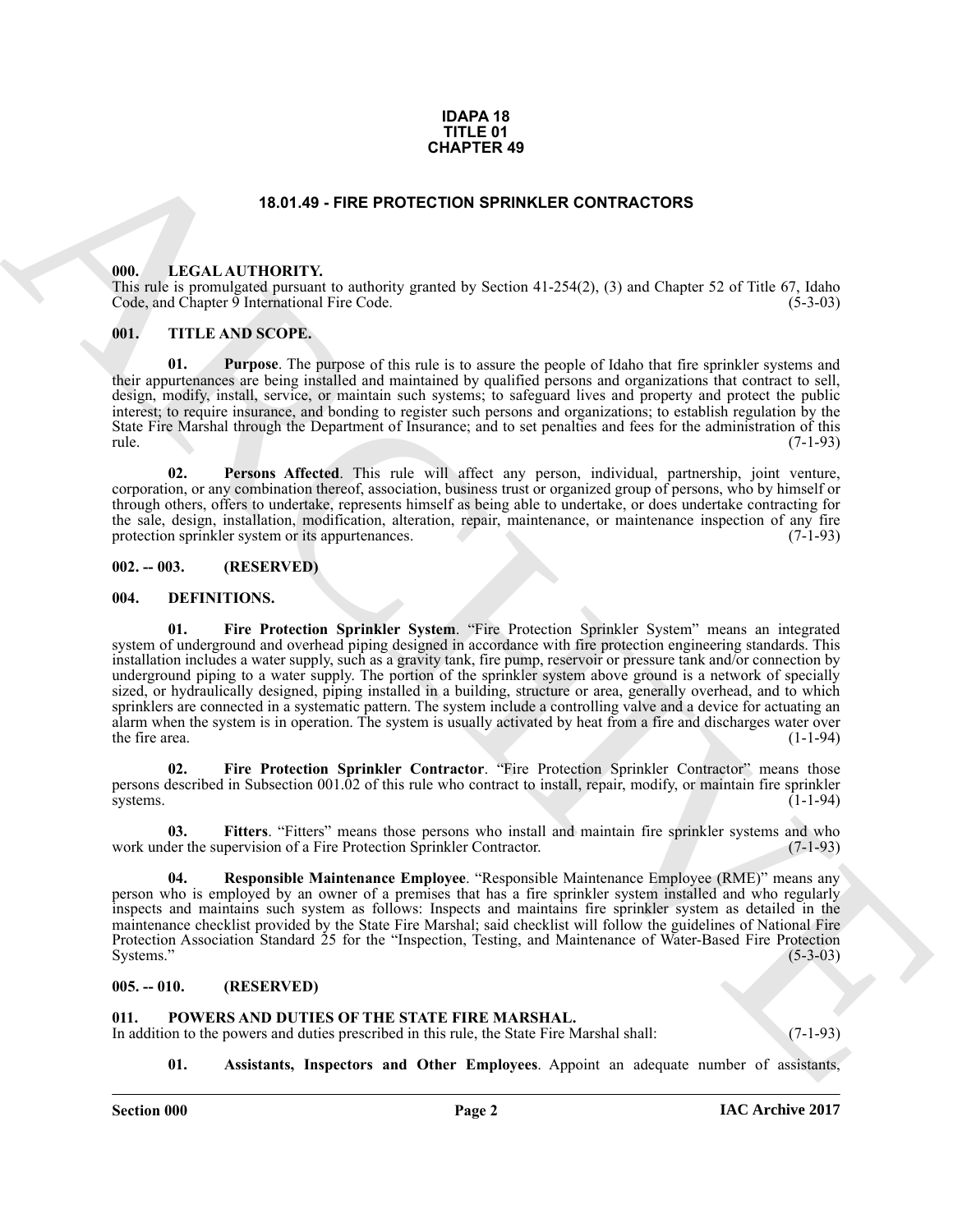# <span id="page-2-5"></span><span id="page-2-4"></span><span id="page-2-3"></span><span id="page-2-2"></span>*IDAHO ADMINISTRATIVE CODE IDAPA 18.01.49*

| <b>Department of Insurance</b>  |                                                                                                                                                                                                                                                                                                                                                                                                                                                                                                                                                                 | <b>Fire Protection Sprinkler Contractors</b> |
|---------------------------------|-----------------------------------------------------------------------------------------------------------------------------------------------------------------------------------------------------------------------------------------------------------------------------------------------------------------------------------------------------------------------------------------------------------------------------------------------------------------------------------------------------------------------------------------------------------------|----------------------------------------------|
|                                 | inspectors and other employees that may be necessary to carry out the provisions of this rule, prescribe their duties,<br>and fix their compensation within the amount appropriated.                                                                                                                                                                                                                                                                                                                                                                            | $(7-1-93)$                                   |
| 02.                             | Licensing Procedures. Establish procedures for licensing of fire protection sprinkler contractors<br>and fitters, set forth the form and content of applications, and investigate and examine all applicants as to their<br>qualifications and fitness for such licensing.                                                                                                                                                                                                                                                                                      | $(7-1-93)$                                   |
| 03.                             | Records. Keep records of all licenses issued, suspended or revoked.                                                                                                                                                                                                                                                                                                                                                                                                                                                                                             | $(1-1-94)$                                   |
| 04.                             | <b>Suspension or Revocation of License</b> . Suspend or revoke any license for any cause prescribed by<br>this rule, and refuse to grant any license for any cause which would be grounds for revocation or suspension.                                                                                                                                                                                                                                                                                                                                         | $(7-1-93)$                                   |
| 05.<br>score.                   | Examinations. Prepare, administer, and grade such applicable examinations and tests for<br>applicants as may be required for the purposes of this rule, and determine the score that shall be deemed a passing                                                                                                                                                                                                                                                                                                                                                  | $(7-1-93)$                                   |
| 06.                             | Fees. Collect fees, including applications, testing, licensing, renewals, and duplication fees from<br>the applicants, and license holders for the purpose of administering and funding this rule.                                                                                                                                                                                                                                                                                                                                                              | $(7-1-93)$                                   |
| 07.                             | Advisory Board. Appoint an advisory board consisting of seven (7) members whose duties shall<br>be to advise and counsel the State Fire Marshal on matters contained in this rule. Representatives from each of the<br>following professions or occupations shall be appointed to the board:                                                                                                                                                                                                                                                                    | $(8-1-98)T$                                  |
| a.                              | Architect.                                                                                                                                                                                                                                                                                                                                                                                                                                                                                                                                                      | $(1-1-94)$                                   |
| b.                              | Mechanical Engineer.                                                                                                                                                                                                                                                                                                                                                                                                                                                                                                                                            | $(1-1-94)$                                   |
| c.                              | Fire Service Official.                                                                                                                                                                                                                                                                                                                                                                                                                                                                                                                                          | $(1-1-94)$                                   |
| d.                              | General Contractor.                                                                                                                                                                                                                                                                                                                                                                                                                                                                                                                                             | $(1-1-94)$                                   |
| e.                              | Licensed Fire Sprinkler Contractor - Two (2).                                                                                                                                                                                                                                                                                                                                                                                                                                                                                                                   | $(1-1-94)$                                   |
| f.                              | The terms of the members of the board first appointed shall expire as follows: three (3) members<br>two (2) years later, three (3) members three (3) years later. Thereafter, appointments shall be for three (3) years. At its<br>first meeting of every calendar year the board shall elect a president from its members, and a secretary who may or<br>may not be a member of the board. Members of the board shall serve without compensation. The staff of the office of<br>the State Fire Marshal shall provide such assistance as the board may require. | $(1-1-94)$                                   |
| 012.<br>minimum qualifications: | <b>QUALIFICATIONS FOR CONTRACTORS LICENSE.</b><br>Applicants seeking registration to obtain licenses as fire protection sprinkler contractors shall meet the following                                                                                                                                                                                                                                                                                                                                                                                          | $(7-1-93)$                                   |
| 01.                             | Owner, Officer or Manager. The applicant shall be an owner, officer or manager of his company,<br>corporation, partnership or proprietorship.                                                                                                                                                                                                                                                                                                                                                                                                                   | $(7-1-93)$                                   |
| 02.                             | <b>Examination, Education or Experience.</b> The applicant must:                                                                                                                                                                                                                                                                                                                                                                                                                                                                                                | $(7-1-93)$                                   |
| a.                              | Satisfactorily pass an examination prescribed by the State Fire Marshal and provide proof to the<br>effect that the applicant has supervised or installed at least four $(4)$ fire sprinkler systems of more than two hundred<br>$(200)$ heads each (complete with name, description and location of each); or                                                                                                                                                                                                                                                  | $(1-1-94)$                                   |
|                                 | Provide proof of successful attainment of Level III Certification in fire protection, Automatic                                                                                                                                                                                                                                                                                                                                                                                                                                                                 |                                              |
| b.                              | Sprinkler System Design from the National Institute for Certification in Engineering Technologies or equivalent.                                                                                                                                                                                                                                                                                                                                                                                                                                                | $(1-1-94)$                                   |

# <span id="page-2-8"></span><span id="page-2-7"></span><span id="page-2-6"></span><span id="page-2-1"></span><span id="page-2-0"></span>**012. QUALIFICATIONS FOR CONTRACTORS LICENSE.**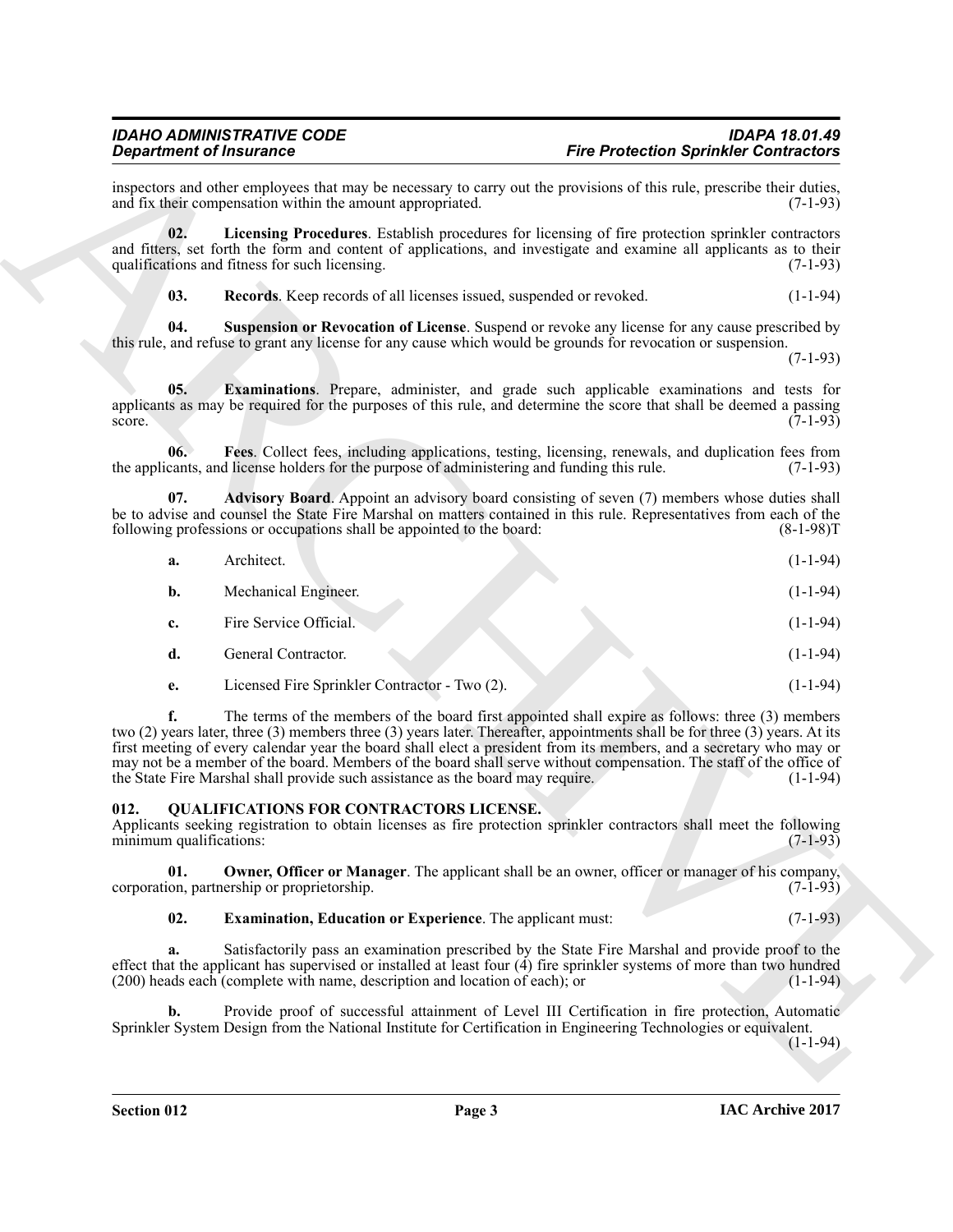# <span id="page-3-9"></span><span id="page-3-7"></span><span id="page-3-0"></span>**013. LICENSE REQUIRED.**

# <span id="page-3-16"></span><span id="page-3-15"></span><span id="page-3-14"></span><span id="page-3-12"></span><span id="page-3-10"></span><span id="page-3-8"></span><span id="page-3-1"></span>**014. LICENSE, DISPLAY, RENEWALS, DUPLICATES, APPLICATIONS.**

# <span id="page-3-13"></span><span id="page-3-11"></span><span id="page-3-6"></span><span id="page-3-5"></span><span id="page-3-4"></span><span id="page-3-3"></span><span id="page-3-2"></span>**015. ACTION ON APPLICATIONS AND LICENSE FEES.**

| <b>Department of Insurance</b> |                                                                                                     | <b>Fire Protection Sprinkler Contractors</b>                                                                                                                                                                                                                                                                                                          |            |  |
|--------------------------------|-----------------------------------------------------------------------------------------------------|-------------------------------------------------------------------------------------------------------------------------------------------------------------------------------------------------------------------------------------------------------------------------------------------------------------------------------------------------------|------------|--|
| 013.                           | LICENSE REQUIRED.                                                                                   |                                                                                                                                                                                                                                                                                                                                                       |            |  |
| 01.                            | obtained under and in compliance with this rule.                                                    | <b>Prohibition as to Unlicensed Persons.</b> No person within the purview of this rule shall, after<br>December 31, 1986, act, or assume to act, or advertise, as a fire protection sprinkler contractor without a license                                                                                                                            | $(7-1-93)$ |  |
| 02.                            |                                                                                                     | Conflict with Local Rule. Where there is a conflict between this rule and any code, ordinance, or<br>rule adopted by local authority, the more stringent requirement providing the greatest fire and life safety to the public<br>shall apply. Possession of a license does not excuse the licensee from compliance which is more stringent. (7-1-93) |            |  |
| 014.                           | LICENSE, DISPLAY, RENEWALS, DUPLICATES, APPLICATIONS.                                               |                                                                                                                                                                                                                                                                                                                                                       |            |  |
| 01.                            | on the 31st day of December of each year, regardless of the month issued.                           | <b>Time Period.</b> All licenses shall be valid for a period of not longer than one (1) year and shall expire                                                                                                                                                                                                                                         | $(7-1-93)$ |  |
| 02.                            | in the contractor's place of business.                                                              | <b>Posting of License</b> . Each license issued pursuant to this rule shall be posted in a conspicuous place                                                                                                                                                                                                                                          | $(7-1-93)$ |  |
| 03.                            | such renewal on such forms as are prescribed by the State Fire Marshal.                             | <b>Renewal</b> . Any license which has not been suspended or revoked may, upon payment of the renewal<br>fees prescribed, be renewed for an additional period of one (1) year from its expiration upon filing an application for                                                                                                                      | $(7-1-93)$ |  |
| 04.<br>the one it replaced.    |                                                                                                     | <b>Duplicate License.</b> A duplicate license may be issued for one lost, destroyed, or mutilated upon<br>application for such a form prescribed by the State Fire Marshal and the payment of the fee prescribed. Each such<br>duplicate license shall have the word "duplicate" stamped across the face thereof and shall bear the same number as    | $(7-1-93)$ |  |
| 05.                            | installation drawings shall bear the contractor's license number.                                   | Bids Shall Bear License Number. All written bids, proposals and offers, and all shop and field                                                                                                                                                                                                                                                        | $(7-1-93)$ |  |
| 06.                            | Marshal. Each application must be accompanied by the required fee.                                  | Forms and Fees. Application for a license must be made on forms prescribed by the State Fire                                                                                                                                                                                                                                                          | $(7-1-93)$ |  |
| 015.                           | <b>ACTION ON APPLICATIONS AND LICENSE FEES.</b><br>the required fees, the State Fire Marshal shall: | Within one hundred and twenty (120) days after the filing of a complete application for a license and the payment of                                                                                                                                                                                                                                  | $(7-1-93)$ |  |
| 01.                            | the State Fire Marshal may deem relevant.                                                           | Investigation of Applicants. Conduct an investigation of applicants, such investigation may<br>inquire the name and address of the applicant; whether the applicant is associated in any partnership, corporation or<br>other entity; the names, addresses, and official capacities of all such associates; and any other pertinent information as    | $(7-1-93)$ |  |
| 02.                            |                                                                                                     | Fees. License fees for fire protection sprinkler contractors are as follows:                                                                                                                                                                                                                                                                          | $(7-1-93)$ |  |
| a.                             | Examination Fee -- Twenty five dollars (\$25).                                                      |                                                                                                                                                                                                                                                                                                                                                       | $(7-1-93)$ |  |
| b.                             | License Fee -- Four hundred dollars (\$400).                                                        |                                                                                                                                                                                                                                                                                                                                                       | $(7-1-93)$ |  |
| c.                             | Annual License Renewal Fee -- One hundred dollars (\$100).                                          |                                                                                                                                                                                                                                                                                                                                                       | $(7-1-93)$ |  |
| d.                             | Duplicate License Fee -- Ten dollars (\$10).                                                        |                                                                                                                                                                                                                                                                                                                                                       | $(7-1-93)$ |  |
| e.                             | Branch Office Fee -- One hundred dollars (\$100).                                                   |                                                                                                                                                                                                                                                                                                                                                       | $(7-1-93)$ |  |
| f.                             |                                                                                                     | Examination fees, when paid, are earned and are not subject to refund.                                                                                                                                                                                                                                                                                | $(7-1-93)$ |  |
| 03.                            |                                                                                                     | <b>Branch Office License</b> . Branch offices of a licensed firm doing business in this state must obtain a                                                                                                                                                                                                                                           |            |  |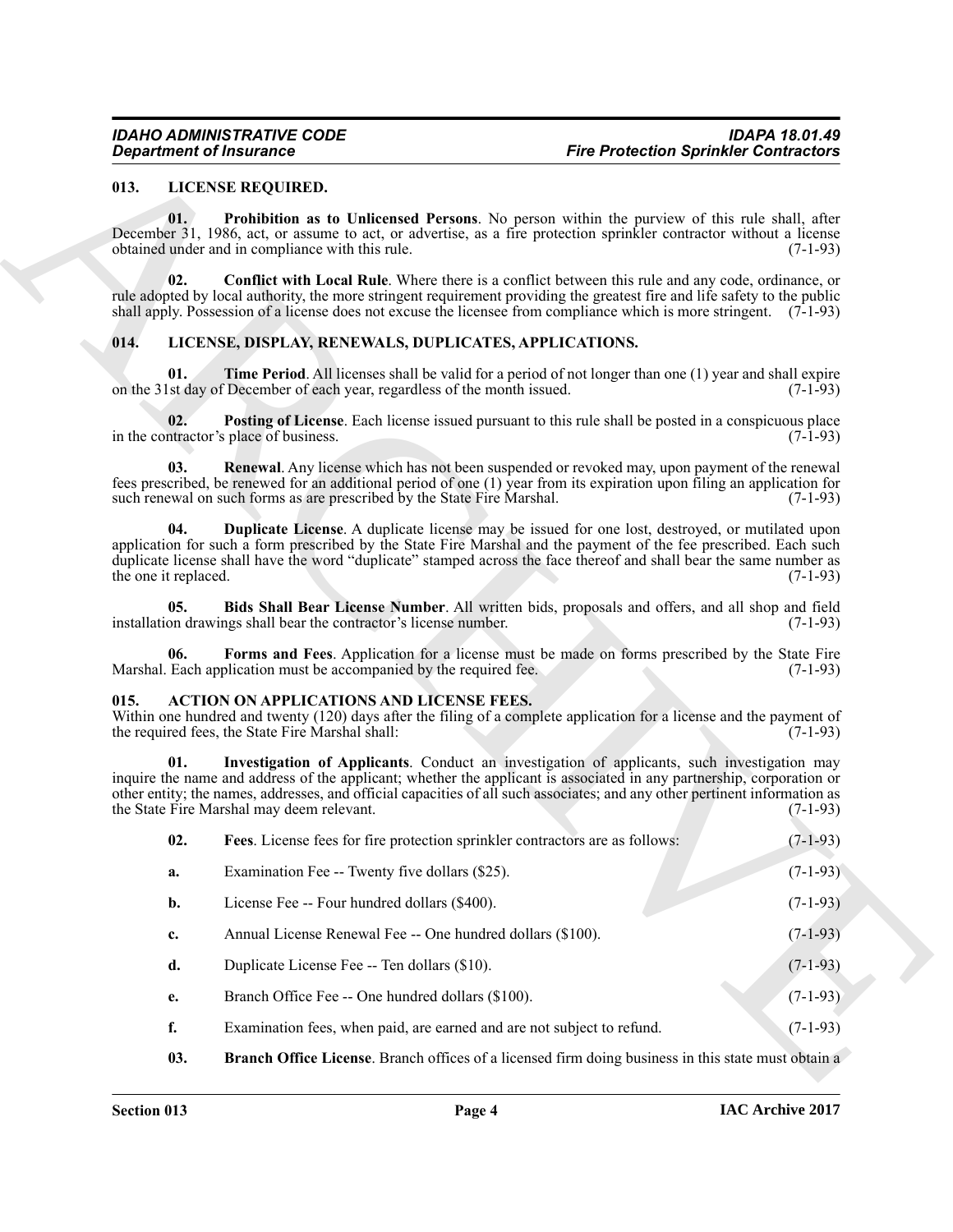# <span id="page-4-0"></span>**016. FINANCIAL RESPONSIBILITY.**

# <span id="page-4-5"></span><span id="page-4-4"></span><span id="page-4-3"></span><span id="page-4-2"></span>**01.** Bonding. (7-1-93)

|      |                                 | <b>Department of Insurance</b>                                                                                                                                                                                                                                                                                                                                                                                                                                    | <b>Fire Protection Sprinkler Contractors</b><br>branch office license. Each license must provide a shop or a vehicle as a place of business properly equipped and<br>subject to inspection by the authority. A separate license is required for each business location. Any advertisement<br>that the services of installing or maintaining fire protection sprinkler systems constitutes prima facie evidence that the<br>premises, building, room, shop, store, or establishment in or upon which it appears or to which it refers is a separate<br>$(1-1-94)$ |            |  |
|------|---------------------------------|-------------------------------------------------------------------------------------------------------------------------------------------------------------------------------------------------------------------------------------------------------------------------------------------------------------------------------------------------------------------------------------------------------------------------------------------------------------------|------------------------------------------------------------------------------------------------------------------------------------------------------------------------------------------------------------------------------------------------------------------------------------------------------------------------------------------------------------------------------------------------------------------------------------------------------------------------------------------------------------------------------------------------------------------|------------|--|
|      | business location.              |                                                                                                                                                                                                                                                                                                                                                                                                                                                                   |                                                                                                                                                                                                                                                                                                                                                                                                                                                                                                                                                                  |            |  |
|      | 04.                             | Arson, Fire, and Fraud Prevent Account. All license fees collected shall be deposited in the<br>Arson, Fire, and Fraud Prevention Account as per Section 41-268(d), Idaho Code.                                                                                                                                                                                                                                                                                   |                                                                                                                                                                                                                                                                                                                                                                                                                                                                                                                                                                  | $(7-1-93)$ |  |
| 016. |                                 | FINANCIAL RESPONSIBILITY.                                                                                                                                                                                                                                                                                                                                                                                                                                         |                                                                                                                                                                                                                                                                                                                                                                                                                                                                                                                                                                  |            |  |
|      | 01.                             | Bonding.                                                                                                                                                                                                                                                                                                                                                                                                                                                          |                                                                                                                                                                                                                                                                                                                                                                                                                                                                                                                                                                  | $(7-1-93)$ |  |
|      | a.                              | The State Fire Marshal shall require each applicant, individual or corporation who is a contractor to<br>put up a license bond in an amount not less than two thousand dollars (\$2,000) in favor of the state of Idaho by a<br>surety company authorized to do business in the state of Idaho as a surety.                                                                                                                                                       |                                                                                                                                                                                                                                                                                                                                                                                                                                                                                                                                                                  | $(7-1-93)$ |  |
|      | b.                              | The bond shall remain in full force until released by the State Fire Marshal, or until canceled by the<br>surety. Without prejudice to liability previously incurred thereunder, the surety may cancel the bond upon thirty (30)<br>days advance notice to both the contractor and the State Fire Marshal.                                                                                                                                                        |                                                                                                                                                                                                                                                                                                                                                                                                                                                                                                                                                                  | $(7-1-93)$ |  |
|      | 02.                             | <b>Insurance</b> . Prior to issuance of a license as a fire protection sprinkler contractor, the applicant shall<br>obtain and maintain at all times in full force and effect a full term comprehensive general liability insurance policy<br>from an insurance company authorized to do business in the state of Idaho, which policy shall have aggregate limits<br>of not less than two hundred fifty thousand dollars (\$250,000) and including the following: |                                                                                                                                                                                                                                                                                                                                                                                                                                                                                                                                                                  | $(7-1-93)$ |  |
|      | a.                              | Comprehensive Form.                                                                                                                                                                                                                                                                                                                                                                                                                                               |                                                                                                                                                                                                                                                                                                                                                                                                                                                                                                                                                                  | $(7-1-93)$ |  |
|      | b.                              | Premises Operations.                                                                                                                                                                                                                                                                                                                                                                                                                                              |                                                                                                                                                                                                                                                                                                                                                                                                                                                                                                                                                                  | $(7-1-93)$ |  |
|      | c.                              | Products/Completed Operations Hazard.                                                                                                                                                                                                                                                                                                                                                                                                                             |                                                                                                                                                                                                                                                                                                                                                                                                                                                                                                                                                                  | $(7-1-93)$ |  |
|      | d.                              | Contractual Insurance.                                                                                                                                                                                                                                                                                                                                                                                                                                            |                                                                                                                                                                                                                                                                                                                                                                                                                                                                                                                                                                  | $(7-1-93)$ |  |
|      | e.                              | Broad Form Property Damage.                                                                                                                                                                                                                                                                                                                                                                                                                                       |                                                                                                                                                                                                                                                                                                                                                                                                                                                                                                                                                                  | $(7-1-93)$ |  |
|      | f.                              | Independent Contractors.                                                                                                                                                                                                                                                                                                                                                                                                                                          |                                                                                                                                                                                                                                                                                                                                                                                                                                                                                                                                                                  | $(7-1-93)$ |  |
|      | g.                              | Personal Injury.                                                                                                                                                                                                                                                                                                                                                                                                                                                  |                                                                                                                                                                                                                                                                                                                                                                                                                                                                                                                                                                  | $(1-1-94)$ |  |
|      | h.                              | Evidence of such insurance should be filed with the State Fire Marshall's Office.                                                                                                                                                                                                                                                                                                                                                                                 |                                                                                                                                                                                                                                                                                                                                                                                                                                                                                                                                                                  | $(1-1-94)$ |  |
| 017. |                                 | REVOCATION, SUSPENSION, AND NON-RENEWAL OF LICENSE.                                                                                                                                                                                                                                                                                                                                                                                                               |                                                                                                                                                                                                                                                                                                                                                                                                                                                                                                                                                                  |            |  |
|      | 01.                             | Causes for Revocation, Suspension, or Refusal to Renew License. The State Fire Marshal may<br>revoke any license issued hereunder, or suspend the right of the license holder to use such license, or refuse to renew<br>any such license for any of the following causes:                                                                                                                                                                                        |                                                                                                                                                                                                                                                                                                                                                                                                                                                                                                                                                                  | $(7-1-93)$ |  |
|      | a.<br>business under a license. | Fraud, bad faith, misrepresentation, or bribery, either in securing a license or in the conduct of                                                                                                                                                                                                                                                                                                                                                                |                                                                                                                                                                                                                                                                                                                                                                                                                                                                                                                                                                  | $(7-1-93)$ |  |
|      | b.                              | The making of any false statement as to a material matter in any application for license.                                                                                                                                                                                                                                                                                                                                                                         |                                                                                                                                                                                                                                                                                                                                                                                                                                                                                                                                                                  | $(7-1-93)$ |  |
|      | c.                              | Failure by the contractor to perform his contract with the property owner.                                                                                                                                                                                                                                                                                                                                                                                        |                                                                                                                                                                                                                                                                                                                                                                                                                                                                                                                                                                  | $(7-1-93)$ |  |
|      | d.<br>or bad faith.             | The manipulation of assets or of any accounts covering the subject matter of this rule, or by fraud                                                                                                                                                                                                                                                                                                                                                               |                                                                                                                                                                                                                                                                                                                                                                                                                                                                                                                                                                  | $(7-1-93)$ |  |

# <span id="page-4-7"></span><span id="page-4-6"></span><span id="page-4-1"></span>**017. REVOCATION, SUSPENSION, AND NON-RENEWAL OF LICENSE.**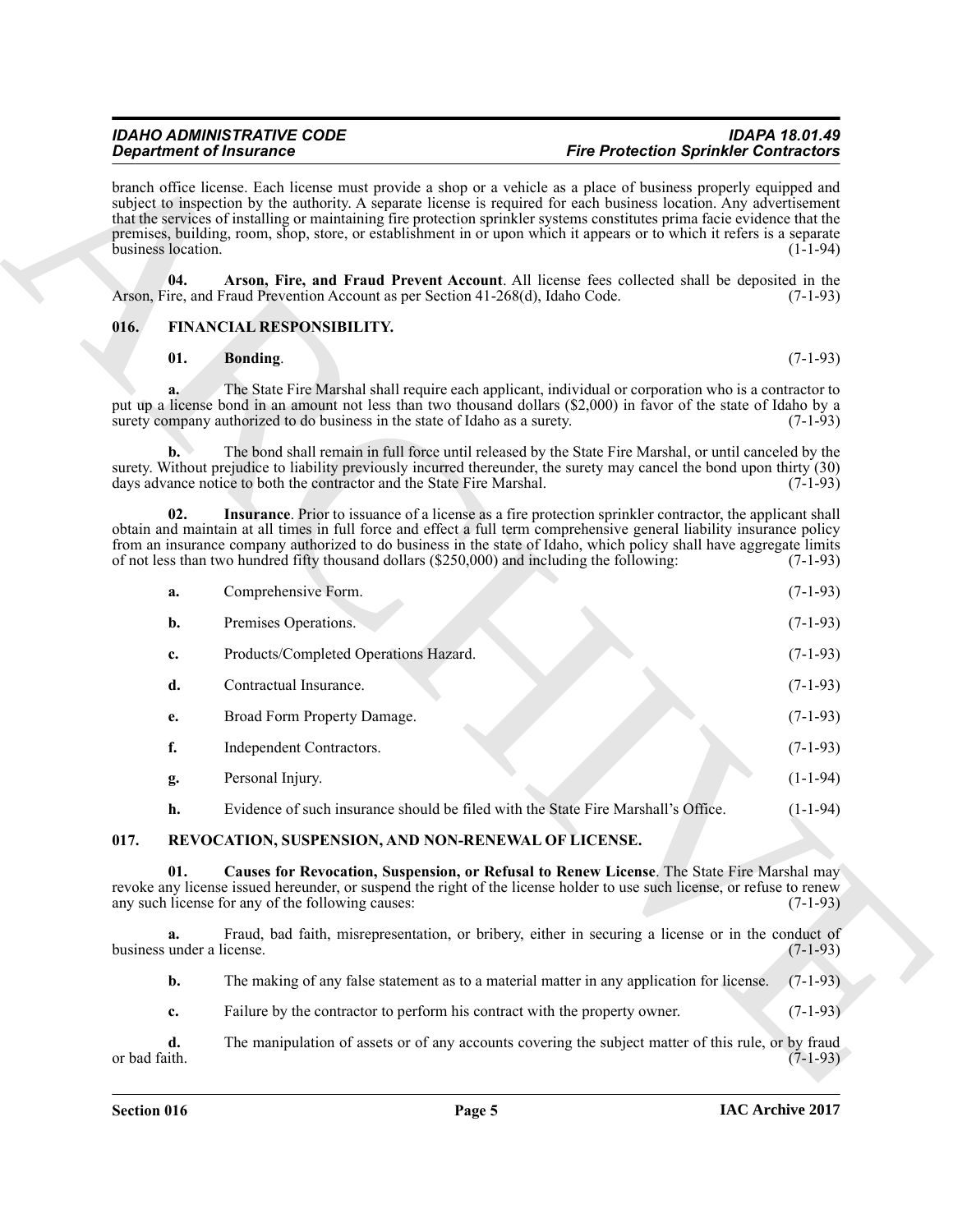**e.** Failure to display the license as provided in Subsection 013.02 of this rule. (7-1-93)

**f.** Failure to secure or maintain workmen's compensation insurance when not authorized to act as a self-insurer. (7-1-93) self-insurer. (7-1-93)

Knowingly entering into a contract with an unregistered contractor involving the performance of *chich requires a license under this rule*. (7-1-93) work or activity which requires a license under this rule.

**h.** The licensee has pled guilty to, or was found guilty of, a felony. (1-1-94)

**i.** Violation of any provision of this rule. (7-1-93)

<span id="page-5-12"></span><span id="page-5-11"></span>**02.** Length of Suspension. No license shall be suspended for longer than two (2) years. (7-1-93)

**03. Eligibility to Reapply After Revocation**. No person whose license is revoked shall be eligible to a new license until the expiration of two (2) years. (7-1-93) apply for a new license until the expiration of two  $(2)$  years.

# <span id="page-5-10"></span><span id="page-5-0"></span>**018. HEARINGS.**

In every case where it is proposed to refuse to grant a license, revoke a license, or to refuse to renew a license, the State Fire Marshal shall give adequate notice and provide a hearing if requested. Notice of hearing shall be given in writing by registered or certified mail with return receipt requested at least fifteen (15) days prior to the hearing.

 $(7-1-93)$ 

# <span id="page-5-4"></span><span id="page-5-1"></span>**019. APPROVED EQUIPMENT AND MATERIALS.**

No component or devices of an automatic fire sprinkler system may be sold, leased, or installed in this state unless it has been approved, labeled, or listed by Underwriters Laboratories, Inc., Underwriters Laboratories of Canada, Factory Mutual Laboratories, or other testing laboratories approved by the State Fire Marshal as qualified to test such component or device. (7-1-93) component or device.

<span id="page-5-6"></span><span id="page-5-5"></span>**01. Sprinklers**. Only new standard commercial or other listed sprinklers may be employed in the on of a sprinkler system. (7-1-93) installation of a sprinkler system.

**Experiment of framework of the sure of the sure of the sure of the Production Sprinkler Contraction<br>
Contraction and the sure of the sure of the sure of the sure of the sure of the sure of the sure of the sure of the sur 02. Minimum Requirements**. Automatic fire sprinkler systems installed in the State shall meet the minimum requirements of all appropriate NFPA standards, but may exceed these minimums. Partial installations required for compliance with life safety codes must be approved by the local fire department or the State Fire<br>Marshal. (7-1-93) Marshal. (7-1-93)

# <span id="page-5-13"></span><span id="page-5-2"></span>**020. SERVICE EVIDENCE.**

<span id="page-5-15"></span>**01. Submission of Plans**. Where automatic fire sprinkler systems are installed, the installer shall complete the contractor's material and test certificates NFPA 12 1-10.1. All systems must be under the supervision of a contractor or a R.M.E. These persons shall cause proper tests and inspections to be made at prescribed intervals and must have general charge of all alterations and additions to the systems under their supervision. (7-1must have general charge of all alterations and additions to the systems under their supervision.

<span id="page-5-14"></span>**02. Conformance to Standards**. A service tag conforming to the requirements of this chapter shall be to all systems. (7-1-93) attached to all systems.

# <span id="page-5-7"></span><span id="page-5-3"></span>**021. DESIGN REQUIREMENTS.**

<span id="page-5-9"></span>**01. Submission of Plans**. Detailed plans in accordance with applicable NFPA standards must be submitted by a licensed contractor for approval to the local fire department and to the State Fire Marshal. (7-1-93)

<span id="page-5-8"></span>**02. Conformance to Standards**. The specifications must state that the installation will conform to the applicable standards listed in this rule and be approved by the local fire department and the State Fire Marshal.

(7-1-93)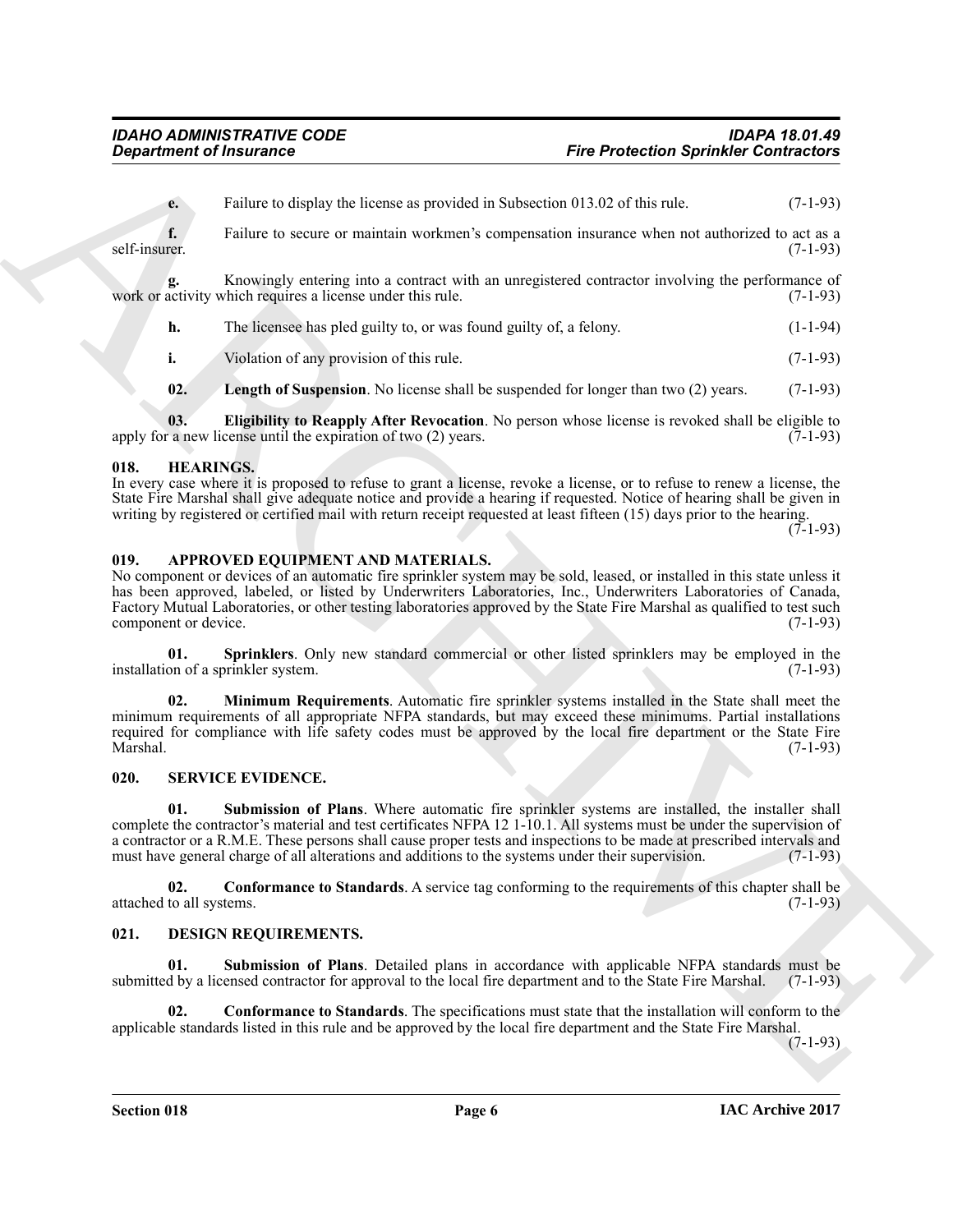<span id="page-6-7"></span>**03.** Tests. The specifications must include the specific tests required to meet the standards for approval cal fire department and the State Fire Marshal. (7-1-93) of the local fire department and the State Fire Marshal.

**04. Scale**. Plans must be drawn to an indicated scale or be suitably dimensioned, and must be made so that they can be easily reproduced. (7-1-93)

<span id="page-6-6"></span><span id="page-6-5"></span><span id="page-6-3"></span>**05. Detail**. Plans must contain sufficient detail to evaluate the effectiveness of the system. (7-1-93)

**Experimental Final methods and solid the system set of the Protection Sprinkler Contraction<br>
Solid experimental and solid the system set of the system of the system of the system of the system of the system set of the sy 06. Prior Approval of Plans**. Plans must be submitted to the State Fire Marshal and the local fire department and approved, before work starts. Work may start prior to final plans submitted based on conceptual drawings if approved by the local fire department and the State Fire Marshal. A plans review fee of two dollars (\$2) per sprinkler head up to one thousand (1000) heads (maximum two thousand dollars (\$2,000)) or one hundred dollars (\$100) if less than fifty (50) sprinkler heads or one percent (1%) of the total bid price (whichever is larger) up to the maximum of two thousand dollars (\$2,000) or the minimum of one hundred dollars (\$100). The applicable fee must accompany the plans sent to the State Fire Marshal. Two (2) sprinkler heads on an arm-over will be considered as one (1) sprinkler head for fee purposes. (7-1-93)

<span id="page-6-2"></span>**07. Corrected Plans**. Where field conditions necessitate any substantial change from the approved plan, the corrected plan showing the system as installed must be submitted to the local fire department and the State Fire Marshal for approval. (7-1-93)

<span id="page-6-4"></span>**08. Exemption**. A City or County may request, and the State Fire Marshal may grant, an exemption from the requirements of this Section that plans be submitted to the State Fire Marshal for review and approval. A request for exemption shall be made in writing signed by the Fire Chief, his designated representative or elected local official and shall set forth the reasons for the request. If the State Fire Marshal determines the request is justified, the requesting party will be provided a written notice of exemption. The exemption will continue until terminated by the State Fire Marshal. Any such exemption shall not apply to plans or inspections relating to structures owned, leased or controlled by the state or any state agency. (4-5-00) controlled by the state or any state agency.

# <span id="page-6-11"></span><span id="page-6-0"></span>**022. SERVICE TAG.**

<span id="page-6-14"></span>**01.** Form. Automatic fire sprinkler service tags must be in a form prescribed by the State Fire Marshal w tag installed each time work is performed on the system. (7-1-93) and a new tag installed each time work is performed on the system.

<span id="page-6-12"></span>**02. Control Valve Not Electrically Supervised**. In the event the control valve is not electrically ed, the service tag must serve as a seal for the valve. (7-1-93) supervised, the service tag must serve as a seal for the valve.

<span id="page-6-13"></span>**03. Electrically Supervised Control Valve**. In the event the control valve is electrically supervised, the service tag must be attached in such a manner that the valve may be closed for testing of the supervision without removing the tag. (7-1-93) removing the tag.

# <span id="page-6-8"></span><span id="page-6-1"></span>**023. FITTERS.**

All fitters, as described in Subsection 004.03 may be licensed under this rule as follows: (7-1-93)

<span id="page-6-9"></span>**01. Examination**. Show proof by affidavit signed by a licensed fire protection sprinkler contractor that he has worked as a fitter for at least one thousand  $(1,000)$  hours per year for three  $(3)$  consecutive years and then take and pass a written examination given by the State Fire Marshal, and pay the appropriate fee.  $(7$ and pass a written examination given by the State Fire Marshal, and pay the appropriate fee.

**02.** Fees. The State Fire Marshal shall collect in advance fees, license fees and miscellaneous charges as follows: as follows:  $(7-1-93)$ 

<span id="page-6-10"></span>

| а.             | Examination Fee -- Twenty five dollars (\$25).            | $(7-1-93)$ |
|----------------|-----------------------------------------------------------|------------|
| b.             | Original License Fee -- Fifty dollars (\$50).             | $(7-1-93)$ |
| $\mathbf{c}$ . | Annual License Renewal Fee -- Twenty five dollars (\$25). | $(7-1-93)$ |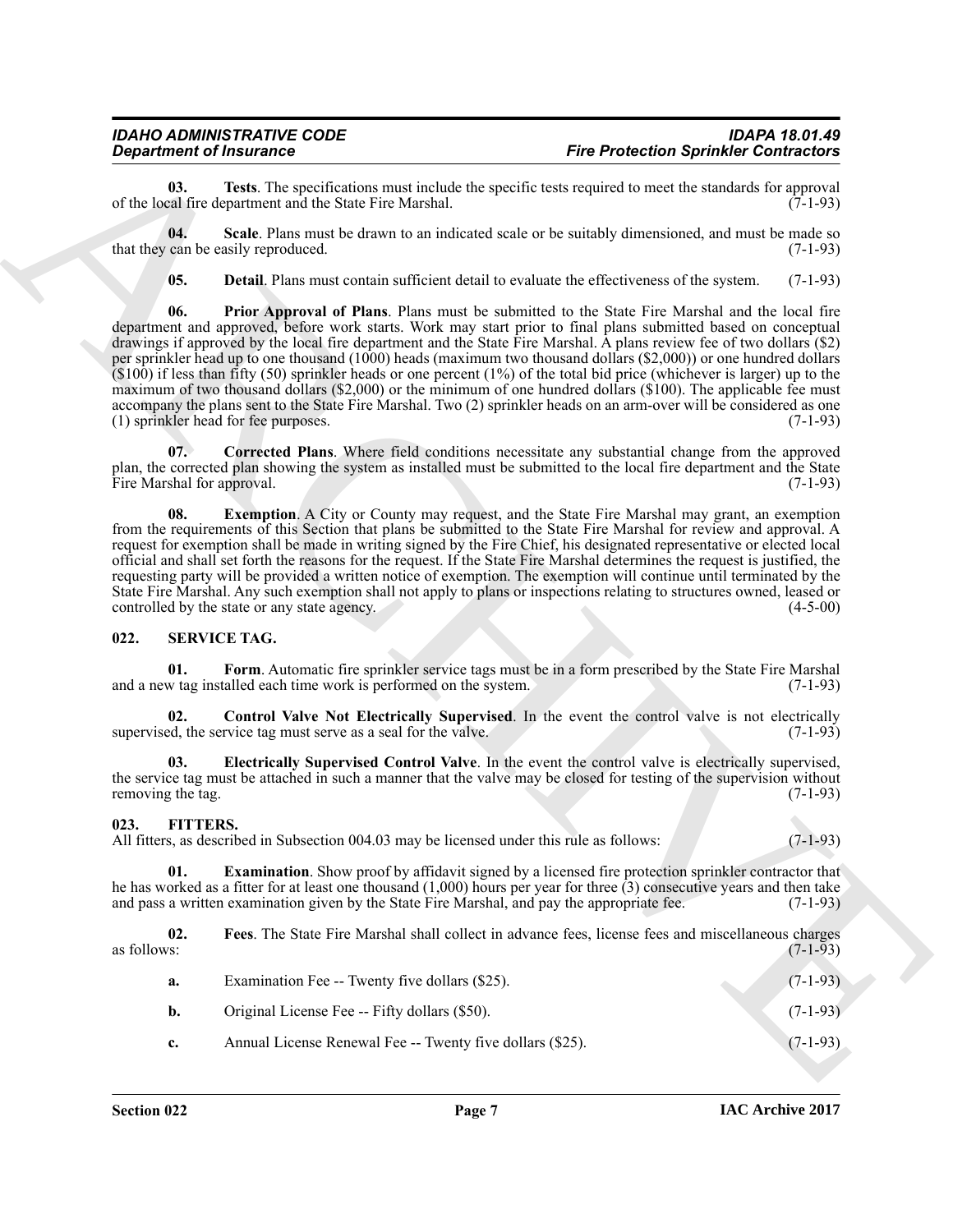<span id="page-7-3"></span>**d.** Duplicate License Fee -- Ten dollars (\$10). (7-1-93)

**e.** All license fees collected shall be deposited to the Arson, Fire, and Fraud Prevention Account as per Section 41-268(d), Idaho Code. No examination will be taken or license issued pursuant to this rule until the appropriate fees, as listed above, are paid. Examination fees, when paid, are earned and are not subject to refund.

(7-1-93)

**03.** Period of Time. No fitters license shall be valid for a period of longer than one (1) year and shall the 31st day of December of each year regardless of the month issued. (7-1-93) expire on the 31st day of December of each year regardless of the month issued.

<span id="page-7-4"></span><span id="page-7-2"></span>**04. Renewal**. Any license which has not been suspended or revoked may, upon payment of the renewal fee prescribed, be renewed for an additional period of one (1) year from its expiration upon filing an application for such renewal on such form as is prescribed by the State Fire Marshal.  $(7-1-93)$ such renewal on such form as is prescribed by the State Fire Marshal.

**Eightinism of Instance Control is the state of the state of the state of the state of the state of the state of the state of the state of the state of the state of the state of the state of the state of the state of the 05. Duplicate License**. A duplicate license may be issued for one lost, destroyed, or mutilated upon application for such on a form to be prescribed by the State Fire Marshal, and the payment of the fee prescribed. Each such duplicate license shall have the word "duplicate" stamped across the face thereof and shall bear the same number as the one it replaced. (7-1-93)

# <span id="page-7-5"></span><span id="page-7-0"></span>**024. SEVERABILITY.**

If any provision of this rule or the application thereof to any person or circumstances is for any reason held to be invalid, the remainder of the rule and the application of such provision to other persons or circumstances shall not be affected thereby. (7-1-93) affected thereby.

<span id="page-7-1"></span>**025. -- 999. (RESERVED)**